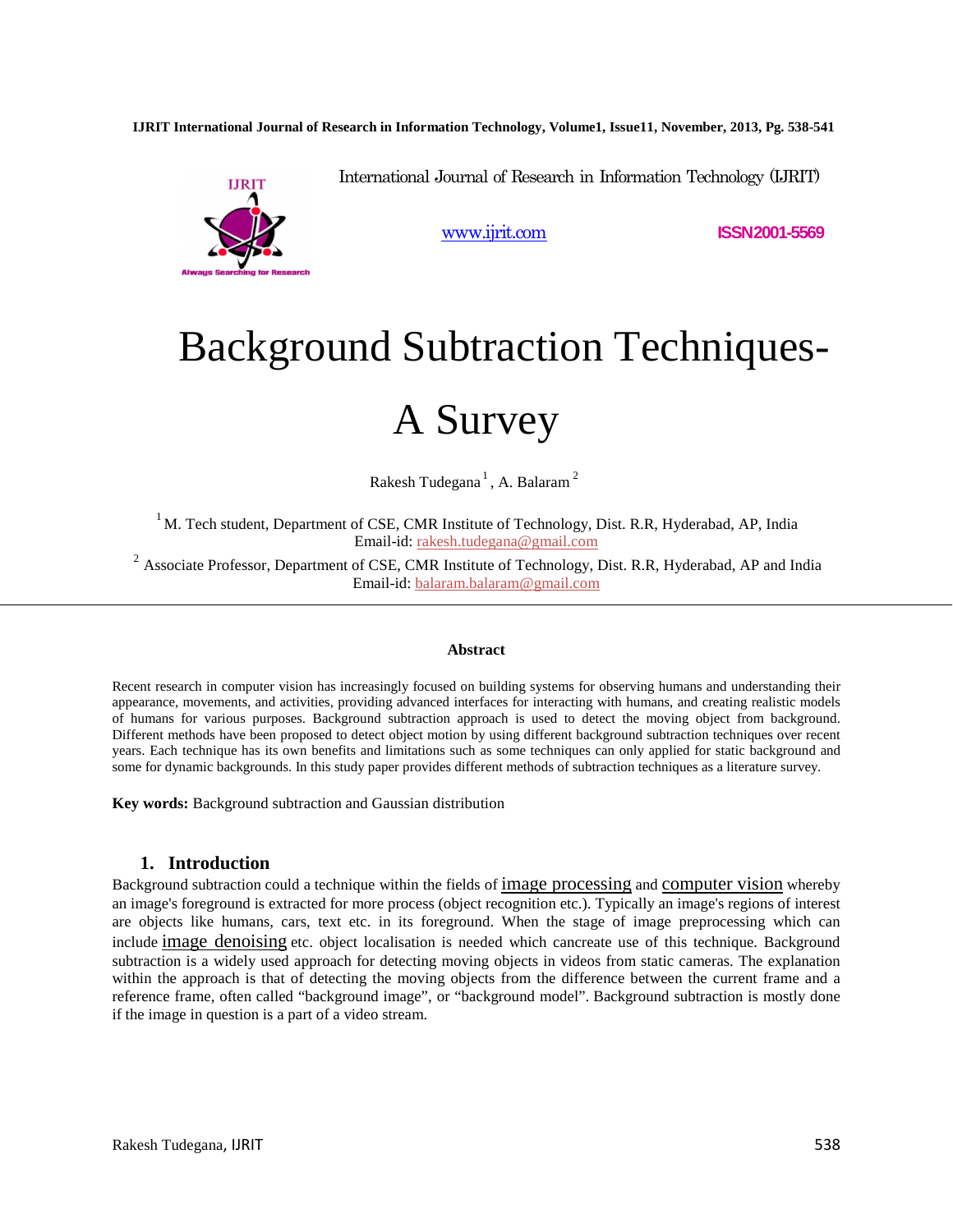

**Figure1. Background subtraction** 

Gives the sequence of steps followed during this survey. The primary Step is that the input video taken for preprocessing. The pre-processing consists of color and frame conversion, which is represented in the consecutive blocks. After that, this frame is compared with the reference frame by considering the intensity variation. Then the Background Subtraction technique is implemented, after which the object is detected by using the Techniques like Frame Difference Algorithm, Approximate Median and Mixture of Gaussian method. The object detection method is used in numerous applications within which moving object detection is required.

#### **Applications of background subtraction**

- Optical Motion Capture
- Human Computer Interaction
- Content based Video Coding
- Video Surveillance

### **2. Literature Survey**

MahmoodAmintoosi, et al. [1].proposed QR decomposition is technique of linear algebra in which they split the image into tinyl blocks and according to the R values they choose the background blocks with the weakest contribution. This technique can distinguish the foreground object from background object with the scene having moving object during initialization. In this technique, N totally different blocks are obtained by splitting the input image frame. Now to identify the background part in image we apply QR decomposition method on each block.

Wren et al. [2] presented a real-time system for tracking and interpretation of people by adopting a Maximum A Posteriori Probability (MAP) approach. It runs on a standard SGI Indy computer and has performed reliably on thousands of people in many different physical locations.Pfinder has been used as a real-time interface device for information spaces, performance spaces, video games, and a distributed virtual reality populated by artificial life. It has also been used as a pre-processor for gesture recognition systems, including one that can recognize a forty-word subset of American Sign Language with near perfect accuracy.Thismethod is stable enough to support real applications as well as higher-order vision techniques.

DorraRiahi, et al. [3] described an approach to background subtraction based on rectangular regions (blocks). In this particular principle is to successively split the image into blocks and detect foreground pixels based on the color histogram and the variance between pixels of the blocks. The process of this method as follows: Divide the image iteratively into rectangular regions (blocks), modeling each of them using a color histogram and a texture measure. Compare the blocks from the coarsest scale to the finest scale using the MDPA (Minimum Difference of Pair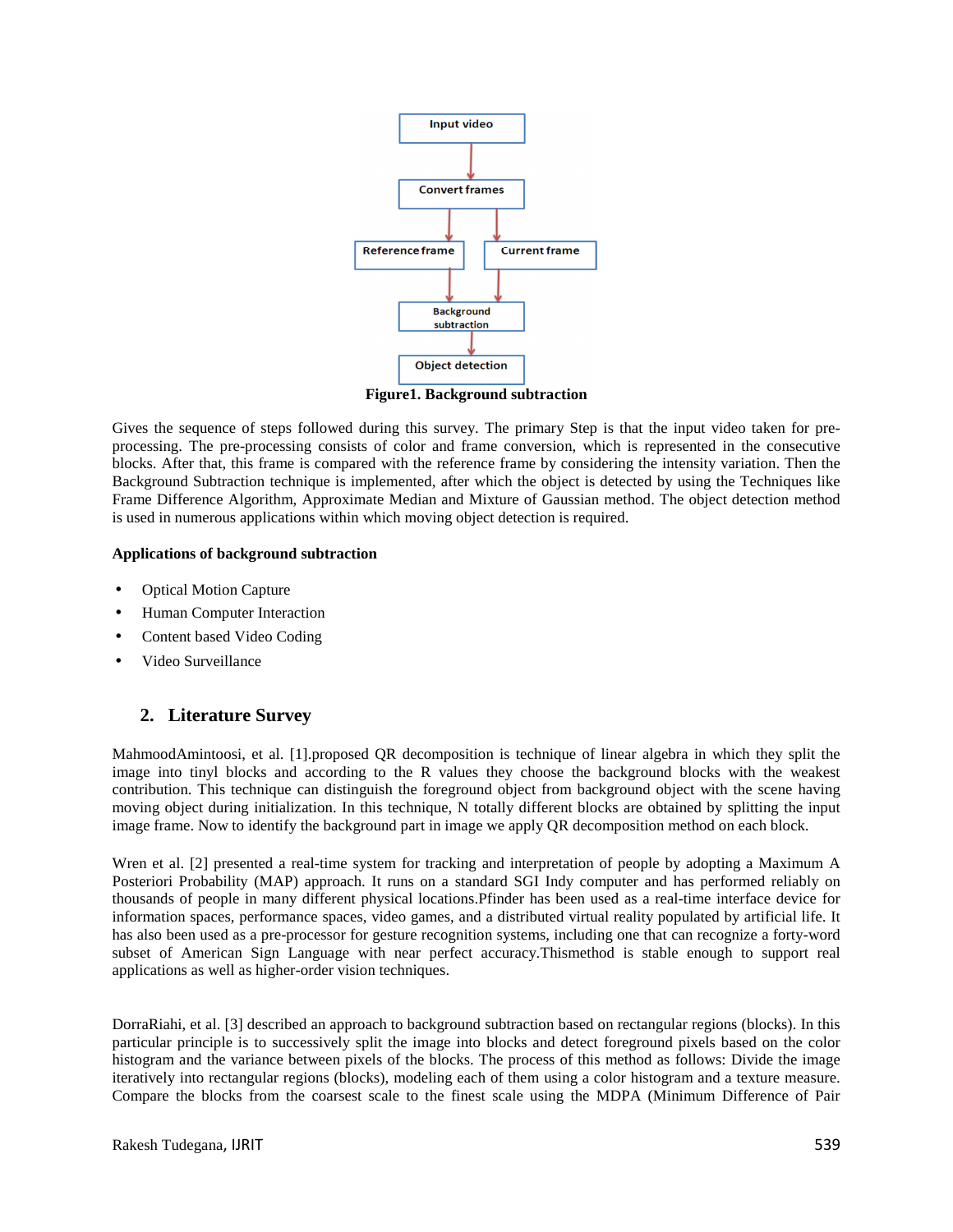Assignments) histogram distance. This gives coarse foreground detection at the scale of the smallest block and Apply Gaussian Mixture Method (GMM) to detect the foreground at the pixel level for each foreground block. Thus this approach reduces false positives by filtering noise coming from small motion as it is based on groups of pixels instead of on individual pixels.

Beleznai et al. [4] proposed the intensity difference between an input frame and a reference image as a multi-modal probability distribution, and mode detection is performed by using mean shift computation. The mean shift computation is performed in a fast way using integral images or summed area tables, which gives the method realtime performance in a manner which is independent of the size of the window used. The mode detection procedure is able to locate isolated humans, but for separating partially occluded and grouped humans, a model-based validation process is used. The human model is very simple and consists of three rectangular regions. Within each cluster of humans, a maximum likelihood configuration of humans is identified.

Haga et al. [5] outlined a moving object is classified as human based on the spatial uniqueness of the image motion (called criterion F1 by the authors), temporal uniqueness of the human motion (F2), and the temporal motion continuity (F3). First, the moving object is detected by background subtraction, and then F1, F2, and F3 are evaluated.The spatial uniqueness of image motion is a measure of uniformity of local motion within a region. Temporal uniqueness is correspondingly defined in the time direction. A linear classifier separates human and nonhuman data in the F1-F2-F3 space, and is used to classify new input data.

Eng et al. [6] proposed a combination of a bottom-up approach based on background subtraction and a top-down approach incorporating a human shape model as a solution to the problems of detecting a partially occluded human and multiple overlapping humans. First, a region-based background model is constructed under the assumption that each region has a multi-variateGaussian probability distribution over the colors. The background models are constructed in a simple manner using a set of background frames which is separated into square blocks using a kmeans algorithm. Pixels in a new input image are compared with this background model and classified as foreground or background. The missing foreground parts are added by using color-based head and body detection. Then, a bayesian formulation is applied based on a simple model of the head and body as two ellipses, and all head and body pairs are determined based on the maximum a posteriori. The experiments presented in this paper deal only with a specific domain involving surveillance of a swimming pool.

Lee et al. [7] discussed a shape-based approach for classification of objects is used following background subtraction based on frame differencing. The goal is to detect the humans for threat assessment. The target intruder is classified as human or animal or vehicle based on the shape of its boundary contour. The system classifies the contour of the object into different categories using the following procedure. The data points on the contour are reduced by a curve evolution technique which uses a relevance measure to remove vertices from the contour. By this method, the contour is reduced to 60 data points, which basically amounts to a polygon approximation expressed as bend angle vs. normalized length. The similarity between contours is measured using the L2 norm.

Zhou et al. [8] presents a method to detect and track a human body in a video. First, background subtraction is performed to detect the foreground object, which involves temporal differencing of the consecutive frames. After this step, the classification of the object is based on two approaches: the first is a codebook approach, and the second involves tracking of the object and if the object can be tracked successfully, it is considered to be a human. For the first approach, the size of foreground blob is normalized to 20x20, and then a shape feature vector of the forefront object is formed. In order to create the shape vector of object, the mask image and boundary of human body are created. The distance from the boundary of human body to the left side of bounding box is used as feature vector. This is compared against the feature vectors of the human images in the codebook. The minimum of all distortions for the all the features vectors in the codebook is found, and that if that is less than threshold, then the object is classified as human. Tracking is based on color histograms, motion and size of the foreground blob. False alarms due to static oscillatory motions are also detected and removed, to handle objects like shaking trees. Other features of the technique includeshadow removal.

Lucia Maddalena et al. [9]projected a model which allows capturing structural background variation due to periodiclike motion over a long period of time under limited memory; it is based on self-organization through artificial neural networks, applied in human image processing systems and in cognitive science.